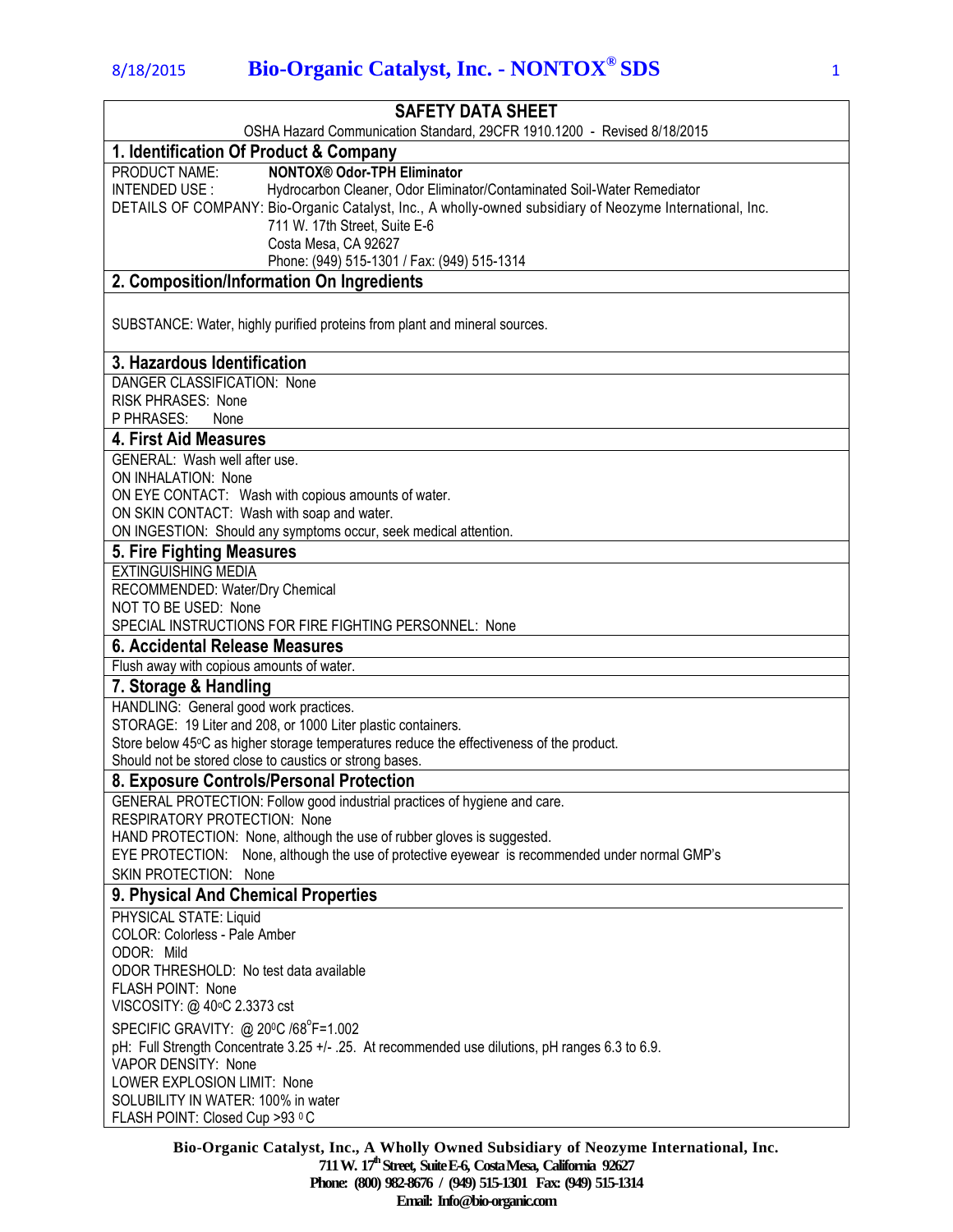FLAMMABILITY (Solid, Gas): None

FLAMMABLE LIMITS IN AIR LOWER: No test data available.

UPPER: No test data available.

AUTO IGNITION TEMPERATURE: No test data available.

VAPOR PRESSURE: < 0.01 mmHg @ 20°C *Calculated*

BOILING POINT ( $@760$  mmHg):  $>100$ <sup>o</sup>C

VAPOR DENSITY (air = 1): >1 *Calculated* FREEZING POINT: See Pour Point

MELTING POINT: Not applicable

POUR POINT: 2.220C or (+28 <sup>0</sup>F)

SOLUBILITY IN WATER (by weight): Completely soluble. DECOMPOSITION TEMPERATURE: No test data available

## **10. Stability & Reactivity**

NO KNOWN REACTION TO OCCUR

CONDITIONS TO AVOID: Temperatures above 45°C., pH below 2.5 and above 11 will affect the quality and condition of the product. Strong caustics and strong bases may affect the quality and condition of the product.

### **11. Toxicological Information**

ORAL LD50**:** Levels of 5,000 mg/kg: No Effects.

OCULAR: Primary Ocular-Albino Rabbits-Levels of 1,000 mg/kg for 24 hours: No effects; Non-Toxic; "No Warning Required". ACUTE TOXICITY**:** LC50-Level of 10,000 mg/kg: No effects after 168 hours; Non-Toxic; "No Warning Required."

SKIN TESTS: Draize Test-Dermal score of .38; Non Irritant; "No Warning Required." Repeated Insult Patch - No indication of irritation or sensitization; Non Irritant; "No Warning Required."

INHALATION TESTS**:** Results. No possibility of Irritation; Non Irritant; "No Warning Required."

LONG-TERM STUDIES**:** No recorded side effects since 1971.

## **12. Ecological Information**

This is a totally safe and efficient biocatalytic degrader of organic waste materials. The product causes contaminants and other organic matter to eventually biodegrade, thus returning to carbon dioxide and water. When disposed of in sewage and drainage systems, the product aids in the breakdown of pollutants such as oil.

OECD BIODEGRADATION TESTS: For this family of materials: OECD Guideline for Testing of Chemicals, 302 B, Inherent Biodegradability: Zahn-Wellens/EMPA-Test Adopted: July 17, 1992, as well as German Standard Procedures for Water, Waste Water and Sludge Testing, Test procedure with water organisms (Group L) Determination of the biodegradability, Static Test (L25),DIN 38 412, Part 25

BIODEGRADATION EXPOSURE TIME METHOD: > 58% -48 HRS OECD 302B TEST

Closed Bottle Ready Biodegradability Test Reference: Environmental Protection Agency - Toxic Substances Control Act, Code of Federal Regulations Title 40, part 796, section 3200 (40 CPR 796.3200)

BIODEGRADATION EXPOSURE TIME METHOD: > 75%-28 Days

ENVIRONMENTAL FATE**:** Persistence and Degradability: The material is readily biodegradable. Passes OECD test(s) for ready biodegradability.

ECOTOXICITY: The material is non-toxic to aquatic organisms on an acute basis (LC50/EC50 between 1 and 10 mg/L in the most sensitive species tested).

FISH ACUTE & PROLONGED TOXICITY: For this family of materials: LC50, fathead minnow (Pimephales promelas), static, 96 hrs. 100% survival rate at 1ppm

AQUATIC INVERTEBRATE ACUTE TOXICITY**:** EC50, water flea Daphnia magna, 48 hrs, Toxicity: Not Detected. TOXICITY TO MICRO-ORGANISMS: EC<sup>50</sup> Vibrio fischeri (Photobacterium phosphoreum), P seudokirchner¡ella subcapitata (Selen astrum capricornutum) Toxicity: Not Detected.

MUTAGENICITY TEST**:** The organisms *P. subcapitata* and *D. magna* are continental water organisms. *V. fischeri* is an organism that can be involved for both continental water and marine water samples. *Salmonella typhimurium* is an organism to evaluate sweet water and its results can be applied to the environment and extrapolated to humans.

*Salmonella typhimurium:* Mutagenicity: Not Detected

MARINE ACUTE TOXICITY**:** The marine invertebrate species, *Mysidopsis bahia (Americamysis bahia)* and the marine vertebrate species, *Menidia beryllina* were used in the tests. For the marine invertebrate species,48-Hour Acute *Mysidopsis bahia* survival test results : LC-50 -316.23 (ppm), The 96-Hour LC-50 (concentration at which 50% mortality is expected to occur) *Menidia beryllina* survival data was 203.04 (ppm)

# **13. Disposal Considerations**

"IN ACCORDANCE WITH NATIONAL AND LOCAL LAWS AND PRACTICES"

**Bio-Organic Catalyst, Inc., A Wholly Owned Subsidiary of Neozyme International, Inc. 711 W. 17th Street, SuiteE-6, CostaMesa, California 92627 Phone: (800) 982-8676 / (949) 515-1301 Fax: (949) 515-1314 Email: Info@bio-organic.com**